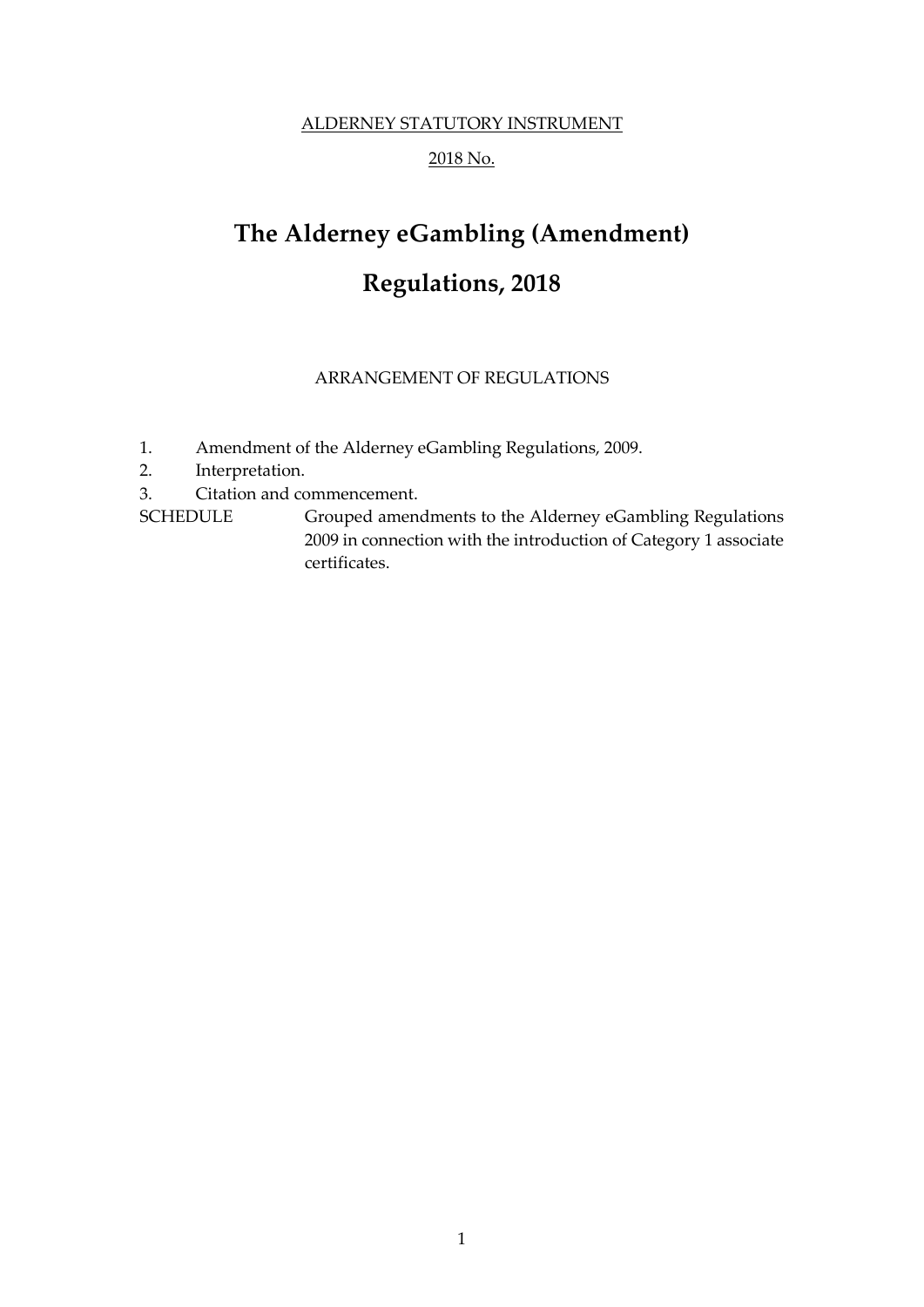# ALDERNEY STATUTORY INSTRUMENT 2018 No.

# **The Alderney eGambling (Amendment) Regulations, 2018**

| Made                   | $11$ <sup>th</sup> January, 2018 |
|------------------------|----------------------------------|
| Coming into operation  | 11 <sup>th</sup> January, 2018   |
| Laid before the States | . 2018                           |

**THE ALDERNEY GAMBLING CONTROL COMMISSION**, in exercise of the powers conferred on it by sections 7(2), 10(2), 14(3) and (6), 15(5), 16(2), 17A, 21(3), 22(1) and (2), 24(5) and 27 of the Alderney eGambling Ordinance, 2009**<sup>a</sup>** and all other powers enabling it in that behalf, hereby makes the following Regulations:-

#### **Amendment of the Alderney eGambling Regulations, 2009**.

1. (1) The Alderney eGambling Regulations, 2009 are amended as follows.

(2) At the end of regulation 47, insert –

"(3) Where the Executive Director believes that the eGambling licensee has an existing relationship with another eGambling licensee or, as the case may be, an associate, the Executive Director shall give a copy of the suspension notice to that eGambling licensee or associate.".

\_\_\_\_\_\_\_\_\_\_\_\_\_\_\_\_\_\_\_\_\_\_\_\_\_\_\_\_\_\_\_\_\_\_\_\_\_\_\_\_\_\_\_\_\_\_\_\_\_\_\_\_\_\_\_\_\_\_\_\_\_\_\_\_\_\_\_\_\_

**<sup>a</sup>** Alderney Ordinance No. X of 2009, as amended by Alderney Ordinance No. XIII of 2010, IX of 2013, XV of 2014, I of 2015 and A.S.I. I of 2010.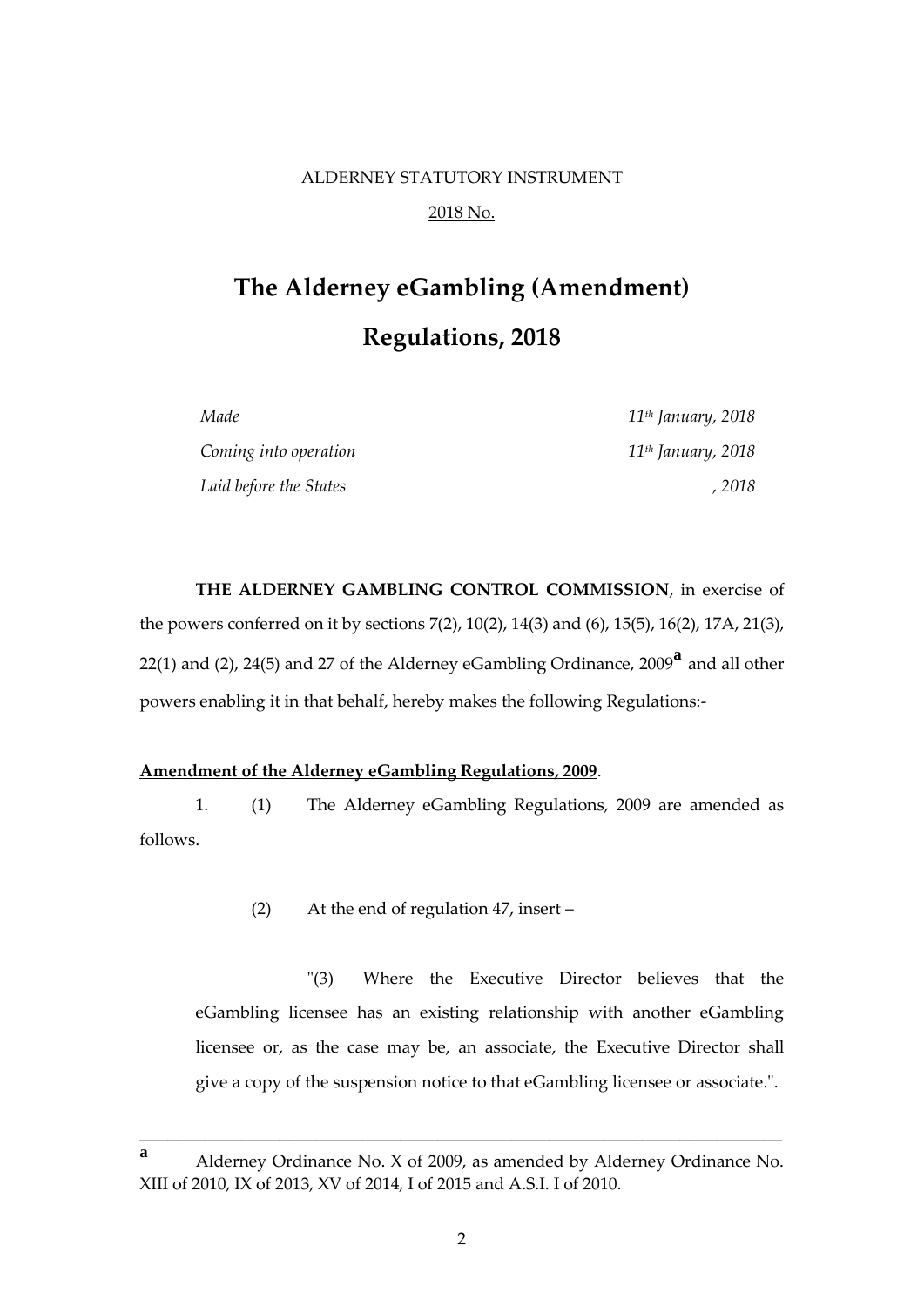- (3) In regulation  $55 -$ 
	- (a) for "two types" substitute "three types",
	- (b) delete "and" at the end of paragraph (a), and
	- (c) immediately after paragraph (a), insert
		- "(ab) Category 1 associate certificates, issued under section 7 of the Ordinance, and specified in section 17A of the Ordinance, and".
- (4) In regulation 56(1), for "both types" substitute "all types".
- (5) After regulation 58, insert –

#### "CHAPTER III

### CATEGORY 1 ASSOCIATE CERTIFICATES

#### **Category 1 associate certificates.**

**58A.** (1) A Category 1 associate certificate permits a Category 1 associate certificate holder to contract with customers to organise and prepare the customer to gamble.

(2) Activities that organise and prepare a customer to gamble include, but are not limited to, one or more of the following activities-

- (a) entering into an agreement with the customer;
- (b) registration and verification of the customer;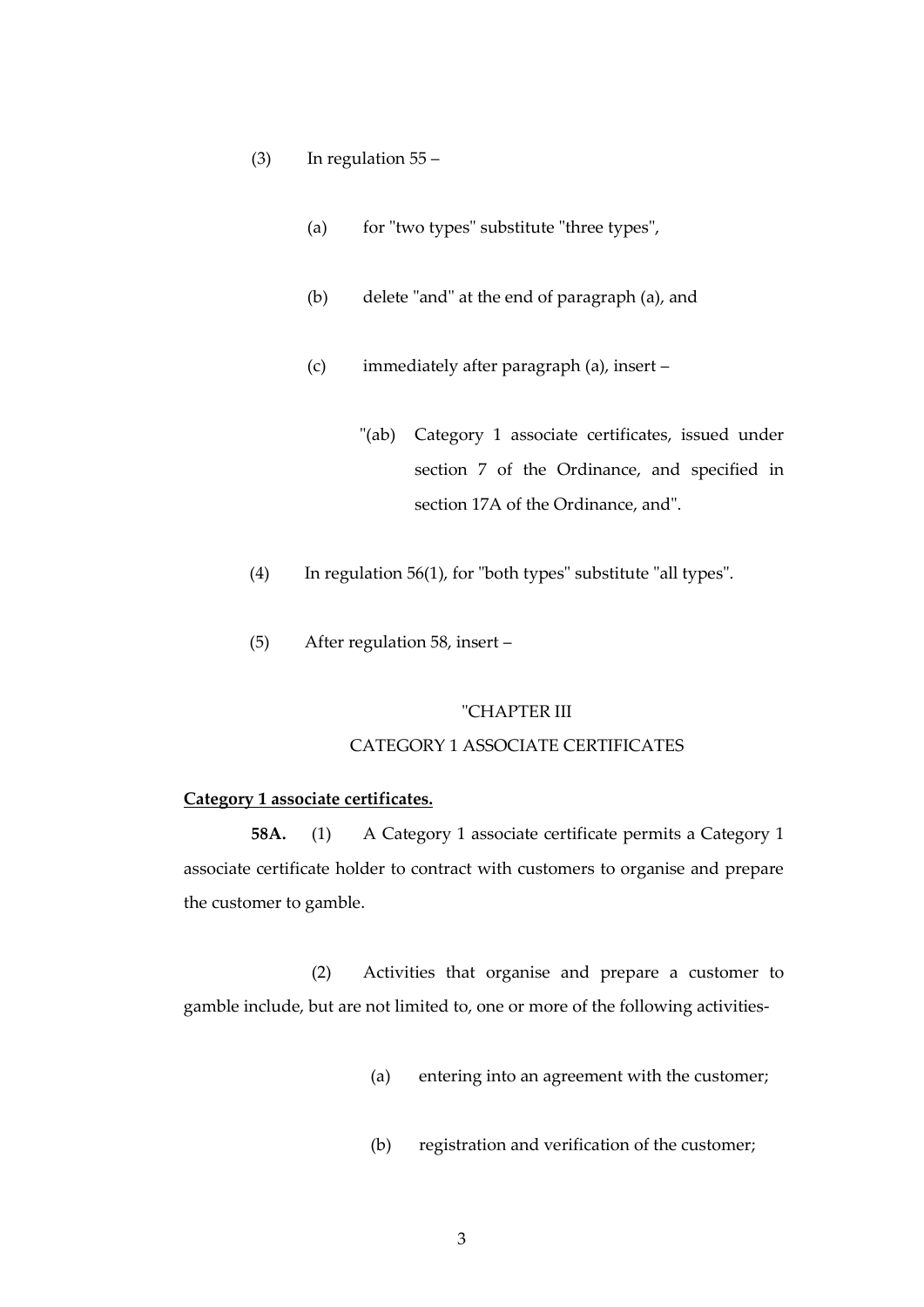- (c) engaging in financial transactions with the customer and the management of the customer's funds;
- (d) offering or promoting gambling to the customer;
- (e) such other actions that the Commission determines to be activities that may only be carried out by a Category 1 associate certificate holder.

(3) A Category 1 associate certificate issued by the Commission under section 7 of the Ordinance is subject to the same general conditions as apply in respect of a Category 1 eGambling licence under regulation 4, and for these purposes references in that regulation to "a Category 1 eGambling licensee", "the Category 1 eGambling licensee" and "the licensee" shall be construed accordingly.

#### **Requirement to have resident representative.**

**58B.** (1) Subject to paragraph (2), a Category 1 associate certificate holder may exercise its certificate only if it has a resident representative as set out in its approved internal control system in accordance with Part V Chapter 1 of these Regulations.

(2) A Category 1 associate certificate holder having a Key Individual resident in the Bailiwick of Guernsey ("**the Bailiwick**") may exercise its certificate without having a resident representative.

(3) The Executive Director may only approve a resident representative if –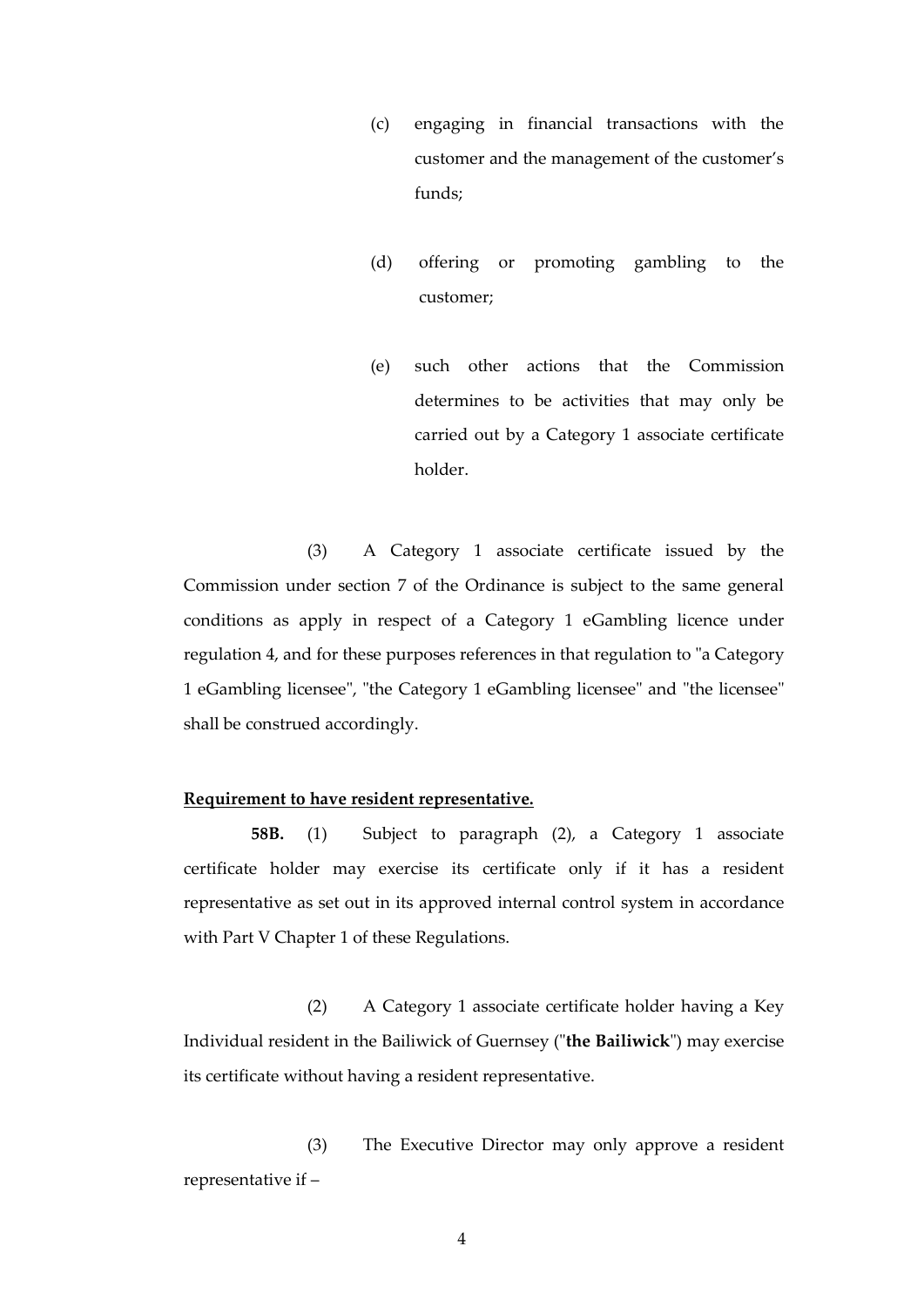- (a) the resident representative is resident in or located registered or incorporated in the Bailiwick, and
- (b) the Executive Director is satisfied that the resident representative is a fit and proper person to be approved.

(4) When deciding whether a resident representative is a fit and proper person to be approved, the Executive Director shall have regard to the resident representative's:

- (a) character,
- (b) business reputation,
- (c) current financial position, and
- (d) financial background.

### **Functions of resident representative.**

**58C.** (1) A resident representative approved by the Executive Director shall act as a proxy for the Key Individuals and Executive Associates of the Category 1 associate certificate holder in respect of the operations of that Category 1 associate certificate holder.

(2) The holder of a Category 1 associate certificate shall authorise its resident representative to deal with the Commission as if the resident representative were a Key Individual or Executive Associate of that certificate holder, and any notice or other communication required to be given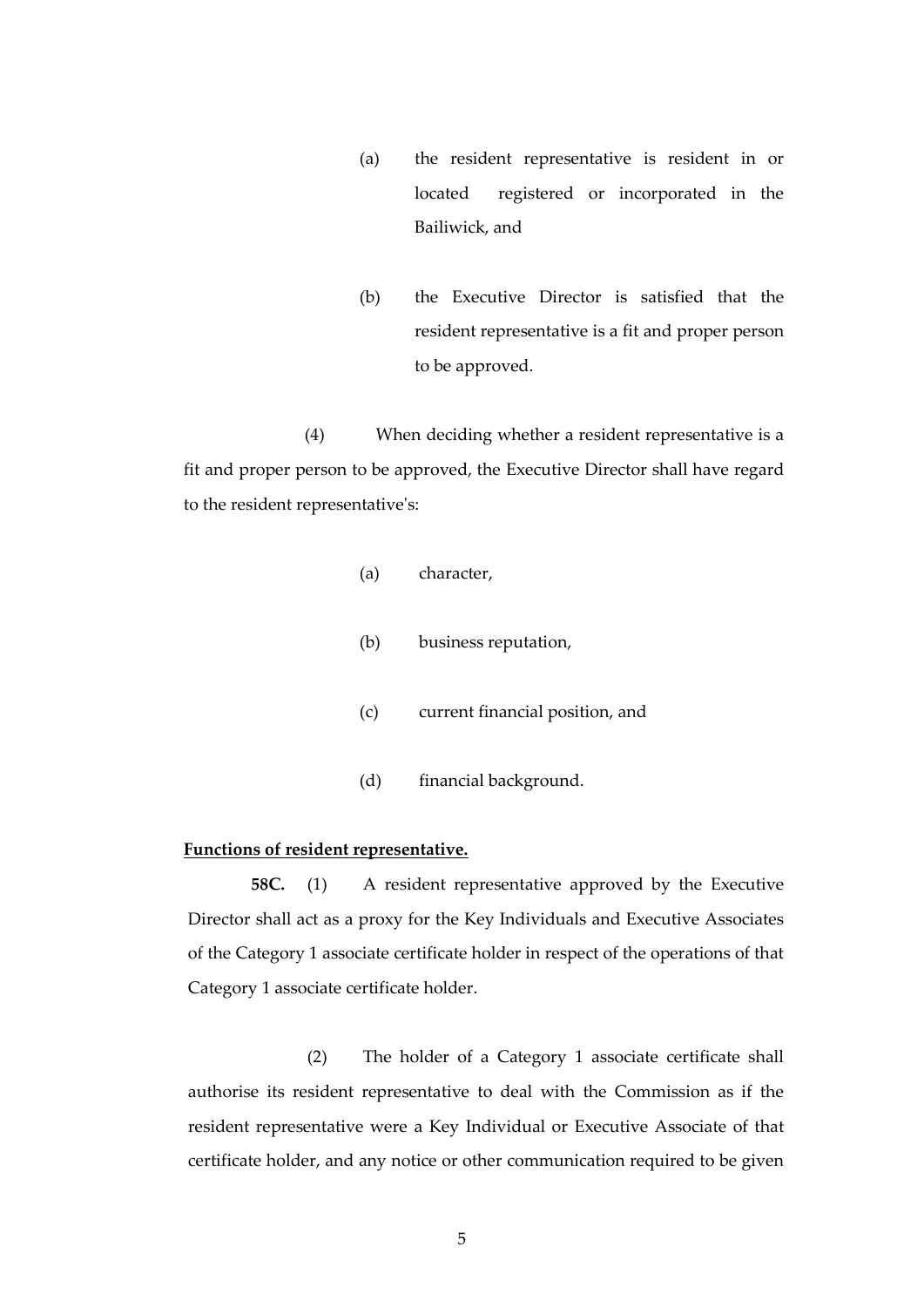by the Commission to the certificate holder shall also be given to the certificate holder's resident representative and acted upon by the resident representative as if the resident representative were the certificate holder.

#### **Absence of resident representative.**

**58D.** (1) This regulation and regulation 58E apply in respect of a resident representative who is an individual.

(2) Subject to the provisions of this regulation, a resident representative shall not absent himself from the Bailiwick –

- (a) for any single period exceeding 28 days,
- (b) cumulatively for more than 60 days in any period of 12 months.

(2) A resident representative who wishes to absent himself from the Bailiwick for any period in excess of those specified in paragraph (1) shall, before so absenting himself, apply to the Executive Director for permission.

(3) An application under paragraph (2) shall propose a person eligible to be a resident representative to act as a temporary resident representative during the resident representative's absence and, in default of proposing such a person, the application shall be refused.

(4) On application being made to it under this regulation, the Executive Director may approve a temporary resident representative for such period and subject to such conditions as it considers necessary, expedient or desirable.

6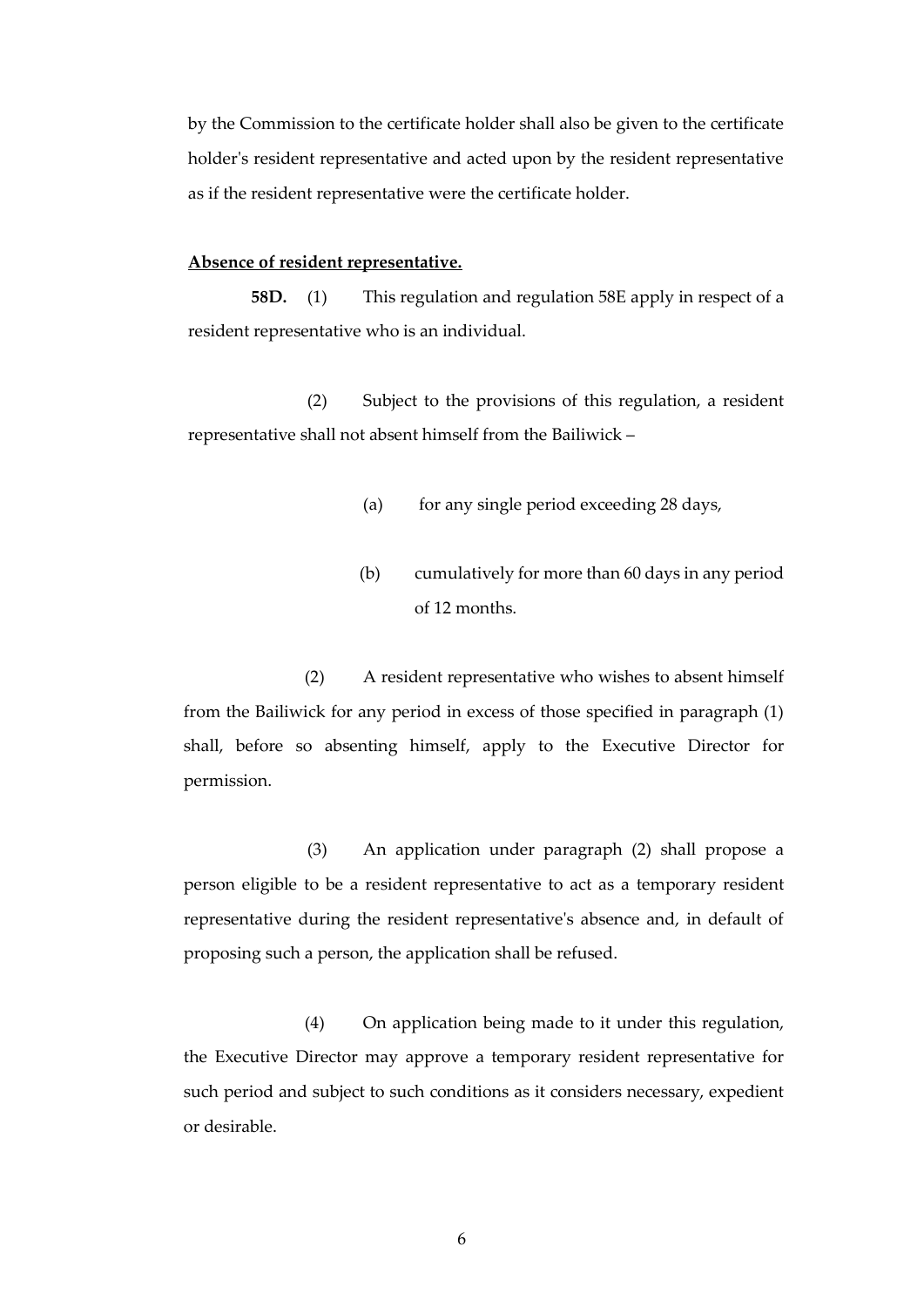(5) A temporary resident representative approved under this regulation shall for a period to which the approval under this regulation relates perform the same functions and be subject to the same duties as if he were the certificate holder's resident representative.

#### **Replacement resident representative.**

**58E.** (1) Upon –

- (a) the decease of a Category 1 associate certificate holder's resident representative,
- (b) a Category 1 associate certificate holder's resident representative being certified by a medical practitioner authorised to practice in the Bailiwick as being unfit to continue to act as resident representative, or
- (c) the resignation of a Category 1 associate certificate holder's resident representative,

within 7 days the certificate holder shall propose to the Executive Director another person, who satisfies the Executive Director that he is ordinarily resident in the Bailiwick, as replacement resident representative to carry out the functions and duties conferred by these Regulations on a resident representative of a Category 1 associate certificate holder.

(2) A Category 1 associate certificate holder who wishes to obtain approval from the Executive Director to replace its resident representative shall make an application to amend its internal control system in accordance with regulation 191 and 192.

7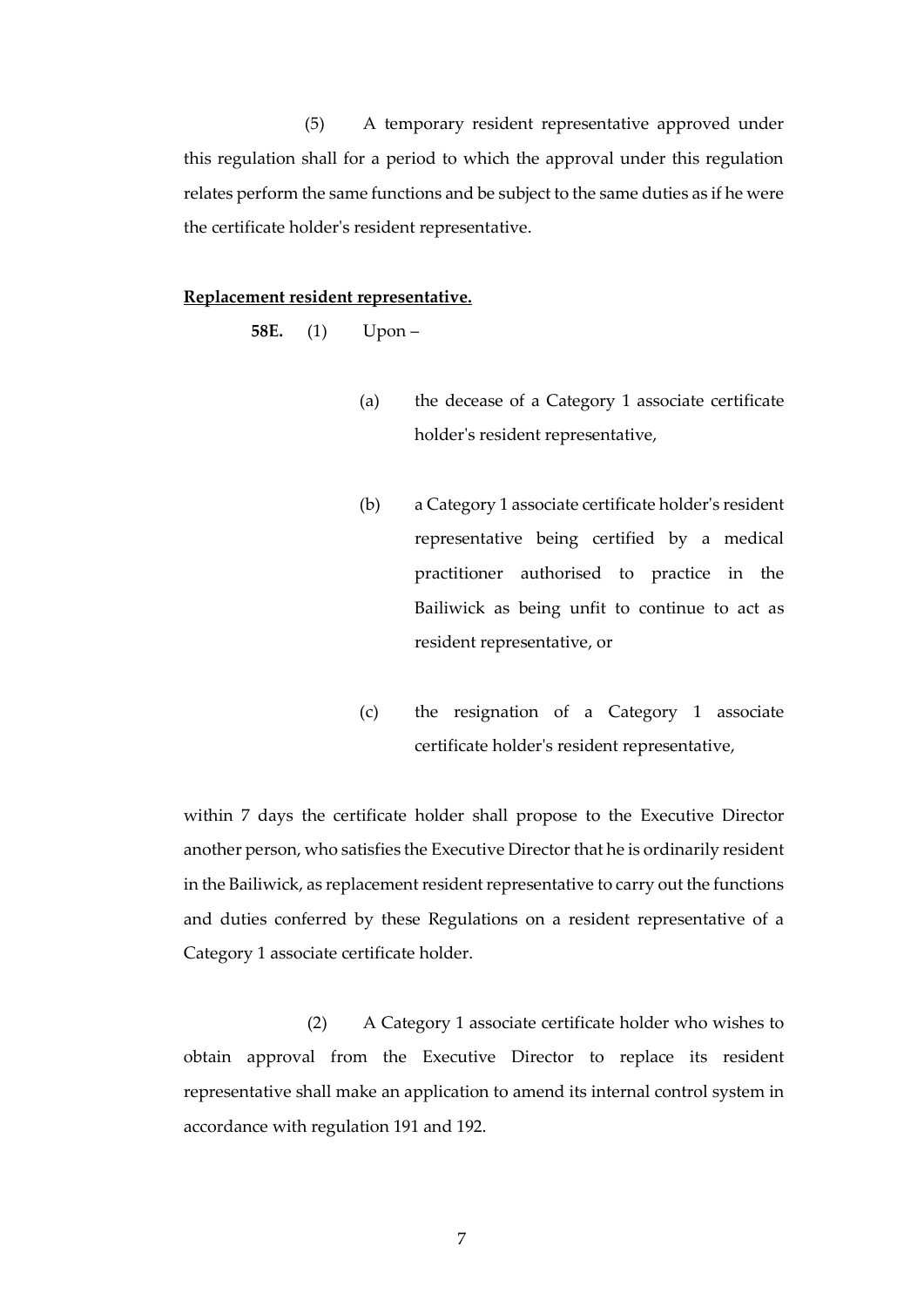(3) The Executive Director shall determine a proposal under paragraph (1) or an application under paragraph (2) by reference to the same criteria that are applied in approving a resident representative of an applicant for a Category 1 associate certificate.

#### **Nomination of new resident representative.**

**58F.** Where a resident representative or temporary resident representative of an Category 1 associate certificate holder ceases to be a fit and proper person in accordance with Regulation 58B(4) to exercise that function, the Executive Director may direct that the Category 1 associate certificate holder nominate a new resident representative in accordance with 58B(1).".

(6) In regulation 65(1)(e),after "eGambling licensee" insert "or the holder of a Category 1 associate certificate or Category 2 associate certificate" and after "eGambling licence" insert "or Category 1 associate certificate or Category 2 associate certificate".

(7) In regulation 66, wherever it appears (including in the regulation heading), and in regulation 78(b), for "Category 2 associate certificate" substitute "Category 1 associate certificate or Category 2 associate certificate".

(8) In regulation  $85(1)(d)$  delete "and", in (e) for "." substitute ", and", and after (e) insert –

> "(f) in the case of a Category 1 associate certificate holder, actions taken by the certificate holder under regulation 236 to discover and combat problem gambling.".

(9) In regulations 127(3) and 130(3), for "that eGambling licensee and/or Category 2 associate certificate holder" substitute "that eGambling licensee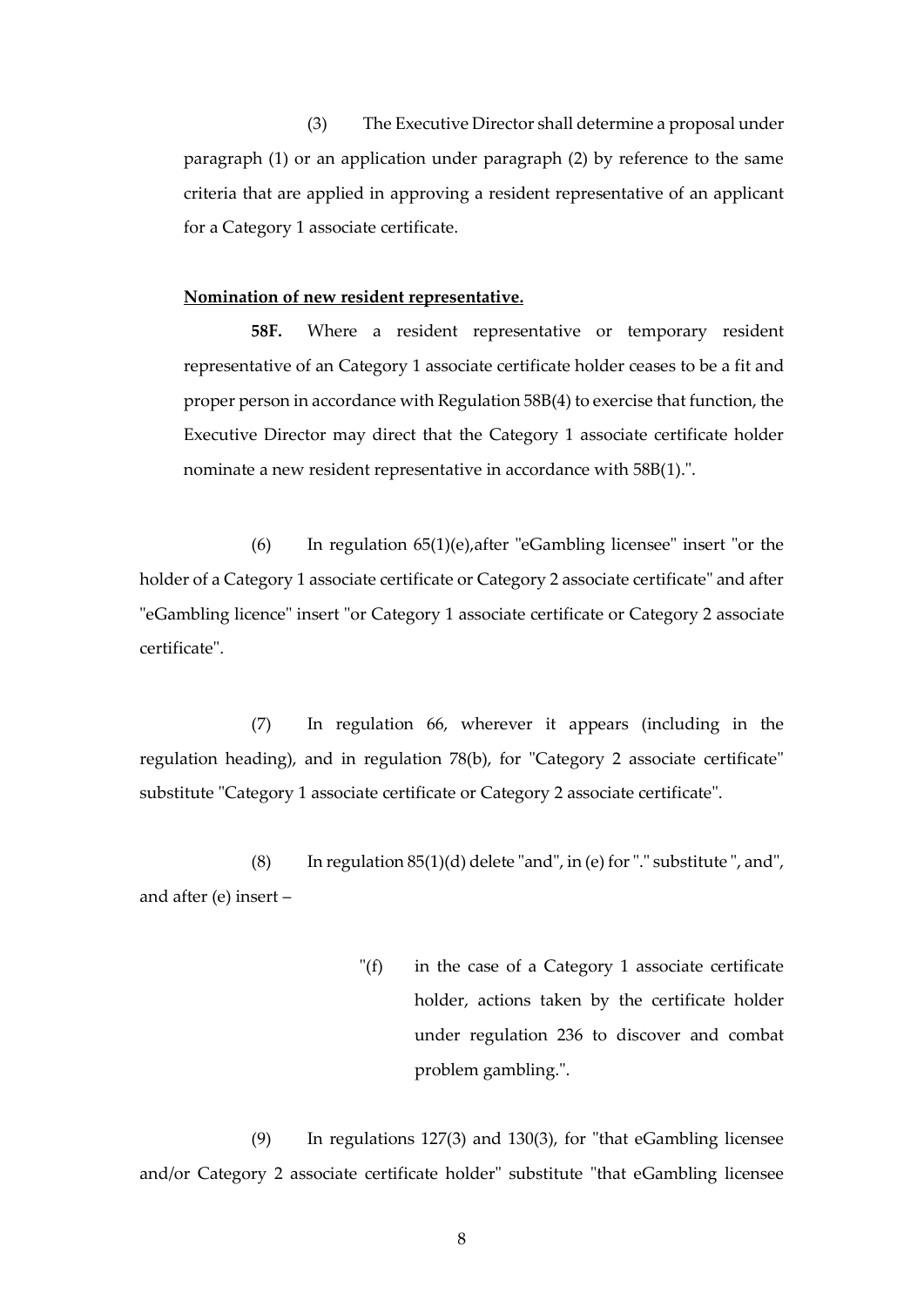and/or that Category 1 associate certificate holder and/or that Category 2 associate certificate holder".

(10) In regulations 135(a), 136(2)(a) and 200(4), for the words "eGambling licence or a Category 2 associate certificate" substitute "eGambling licence, Category 1 associate certificate or a Category 2 associate certificate".

(11) In regulations 164(3) and 167(3), for "that eGambling licensee or that Category 2 associate certificate holder" substitute "that eGambling licensee or that Category 1 associate certificate holder or that Category 2 associate certificate holder".

(12) In regulations 168(2) and 171(2), after "an eGambling licensee," insert "a Category 1 associate certificate holder,", and in regulation 255(1), after "the eGambling licensee," insert "Category 1 associate certificate holder,".

(13) In regulation 175(2), at the end of paragraph (j) delete "and", at the end of paragraph (k) for "." substitute ",", and after paragraph (k) insert –

> "(1) for a Category 1 associate certificate holder, its resident representative.".

(14) In regulations 180(b), 191(3), and 210(3) for "the licensee or Category 2 associate certificate holder" substitute "the licensee, Category 1 associate certificate holder or Category 2 associate certificate holder", and in regulation 232(2), for "the licensee" substitute "the licensee, Category 1 associate certificate holder or Category 2 associate certificate holder".

- (15) In regulation 200, after paragraph  $(1)(a)$  insert
	- "(ab) a Category 1 associate certificate holder before it organises or promotes any gambling transaction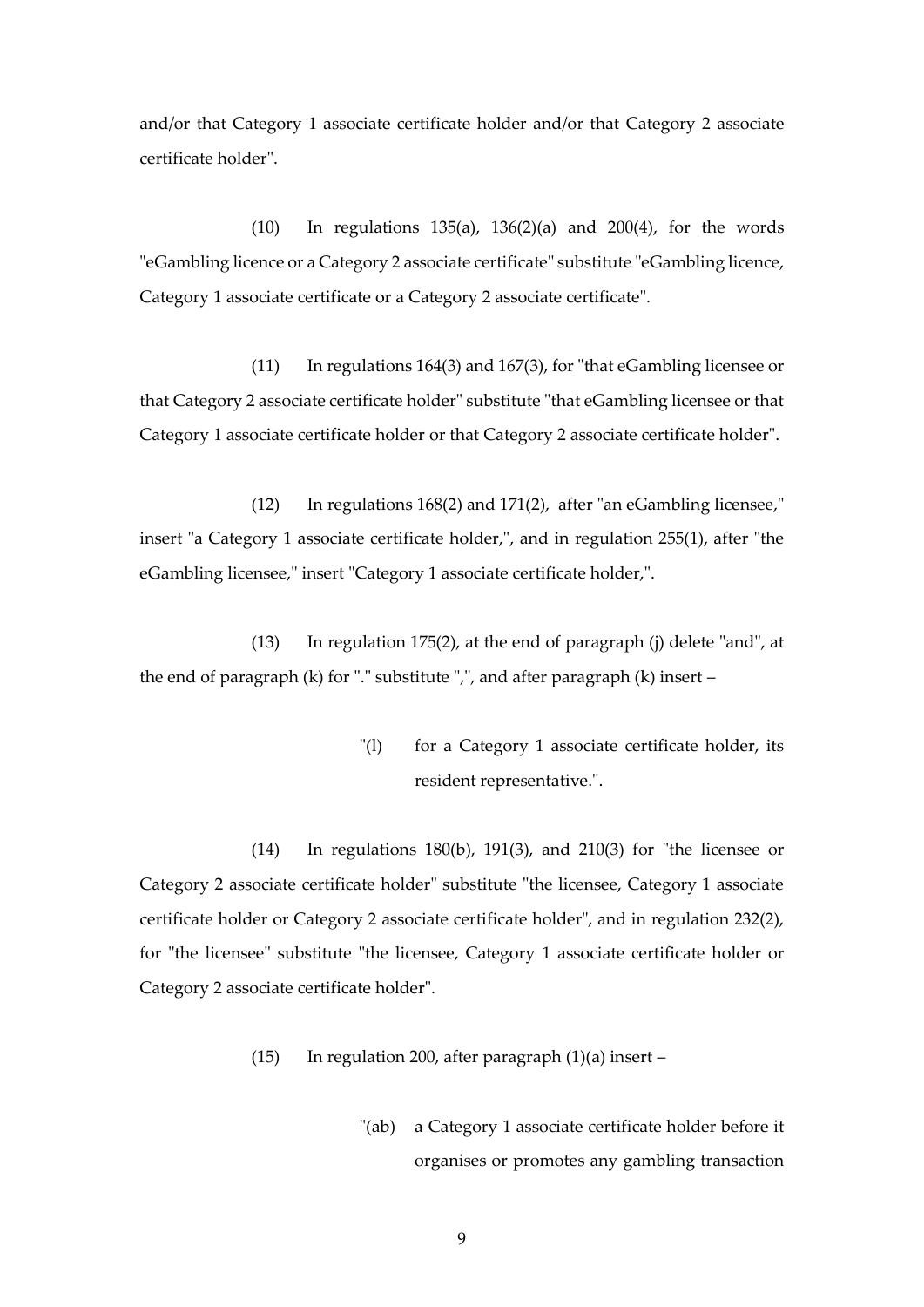(16) For regulation 226, substitute –

#### "**Requirement for customer to be registered.**

**226.** A Category 1 eGambling licensee or Category 1 associate certificate holder shall not permit a person to effect a gambling transaction as part of its operations under its eGambling licence or Category 1 associate certificate unless the person is a customer who has registered in accordance with regulation 227.".

(17) In regulation 227(1)(a), after "eGambling licensee" insert "and a Category 1 associate certificate holder", and in regulation 227(1)(b), after "eGambling licensee" insert "and an associate of a Category 1 associate certificate holder".

(18) In regulation 227(5), immediately after paragraph (a) insert  $-$ 

"(ab) a Category 1 associate certificate holder,".

(19) In regulations 227(2), and 228(1) and (2), for "the licensee's behalf", substitute "licensee's or certificate holder's behalf".

(20) In regulation 230A(1)(a), 232(2) and (4), for "the licensee's", substitute "the licensee's or certificate holder's", and in regulation 230A(3) and (4)(b), for "that licensee's", substitute "that licensee's or certificate holder's".

(21) For regulation 242, substitute –

#### "**Periodic operational reports and management accounts.**

**242.** (1) A Category 1 eGambling licensee and Category 1 associate certificate holder shall by no later than the 20th day of each month submit to the Commission a report in the format set out in Schedule 17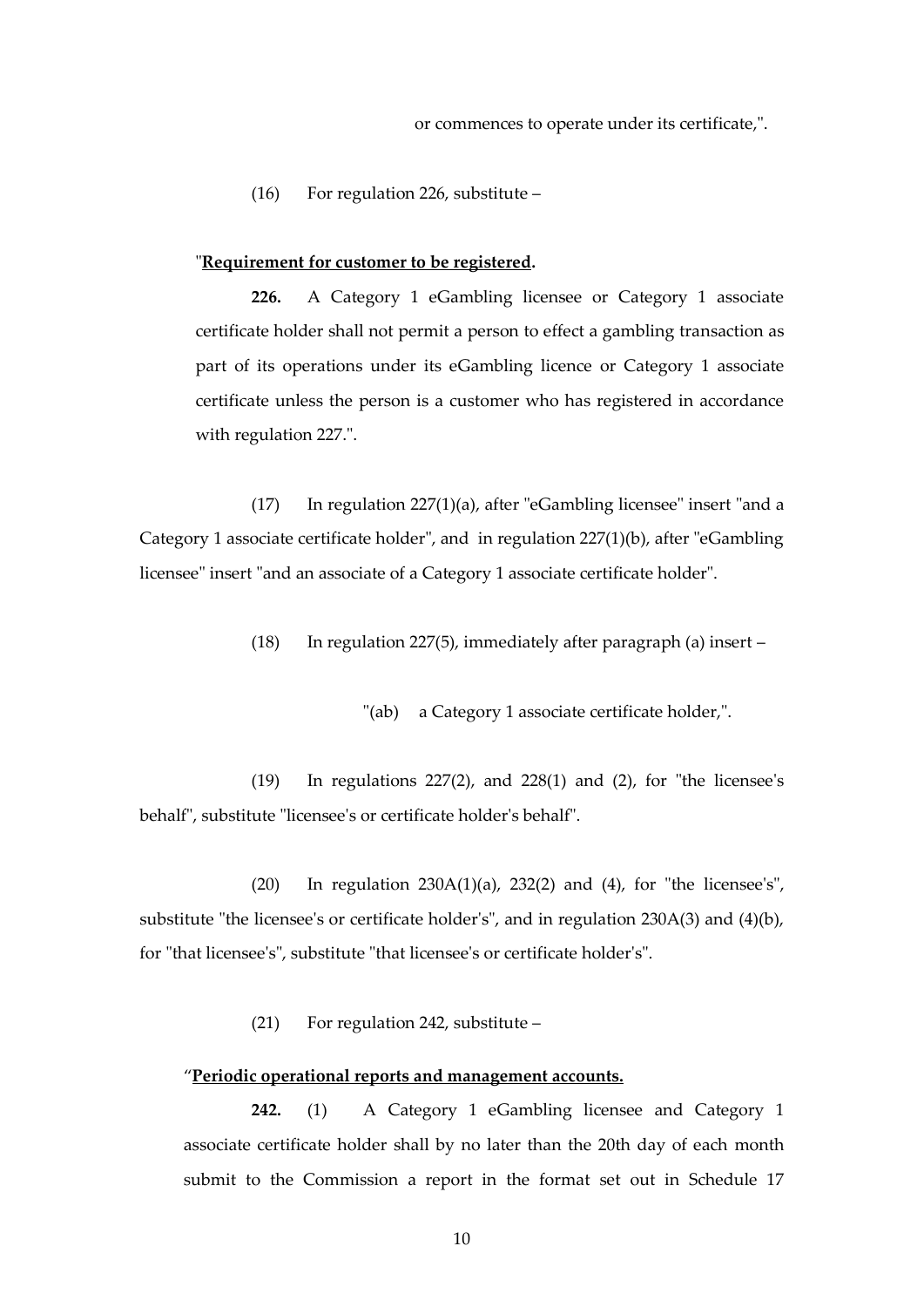containing the details required by such a report in respect of its operational performance under its eGambling licence or certificate (as the case may be) during the preceding calendar month.

(2) An eGambling licensee, Category 1 associate certificate holder and a Category 2 associate certificate holder shall by no later than 30 days after the end of each quarter of its financial year submit to the Commission a report in respect of its operations under its eGambling licence, Category 1 associate certificate or Category 2 associate certificate during the preceding quarter in question.

(3) The report referred to in paragraph (2) shall be in the following form –

- (a) for a Category 1 eGambling licensee and Category 1 associate certificate holder, in Schedule 18;
- (b) for a Category 2 eGambling licensee, a Temporary eGambling licensee and a Category 2 associate certificate holder, in Schedule 19.

(4) A Category 1 eGambling licensee and a Category 1 associate certificate holder shall by no later than 30 days after the end of each quarter of the licensee's or associate certificate holder's financial year submit to the Commission a report in the format set out in Schedule 18A in respect of all operations conducted by the Alderney company that holds the Category 1 eGambling licence or Category 1 associate certificate (as the case may be) during the preceding quarter in question.

(5) An eGambling licensee, a Category 1 associate certificate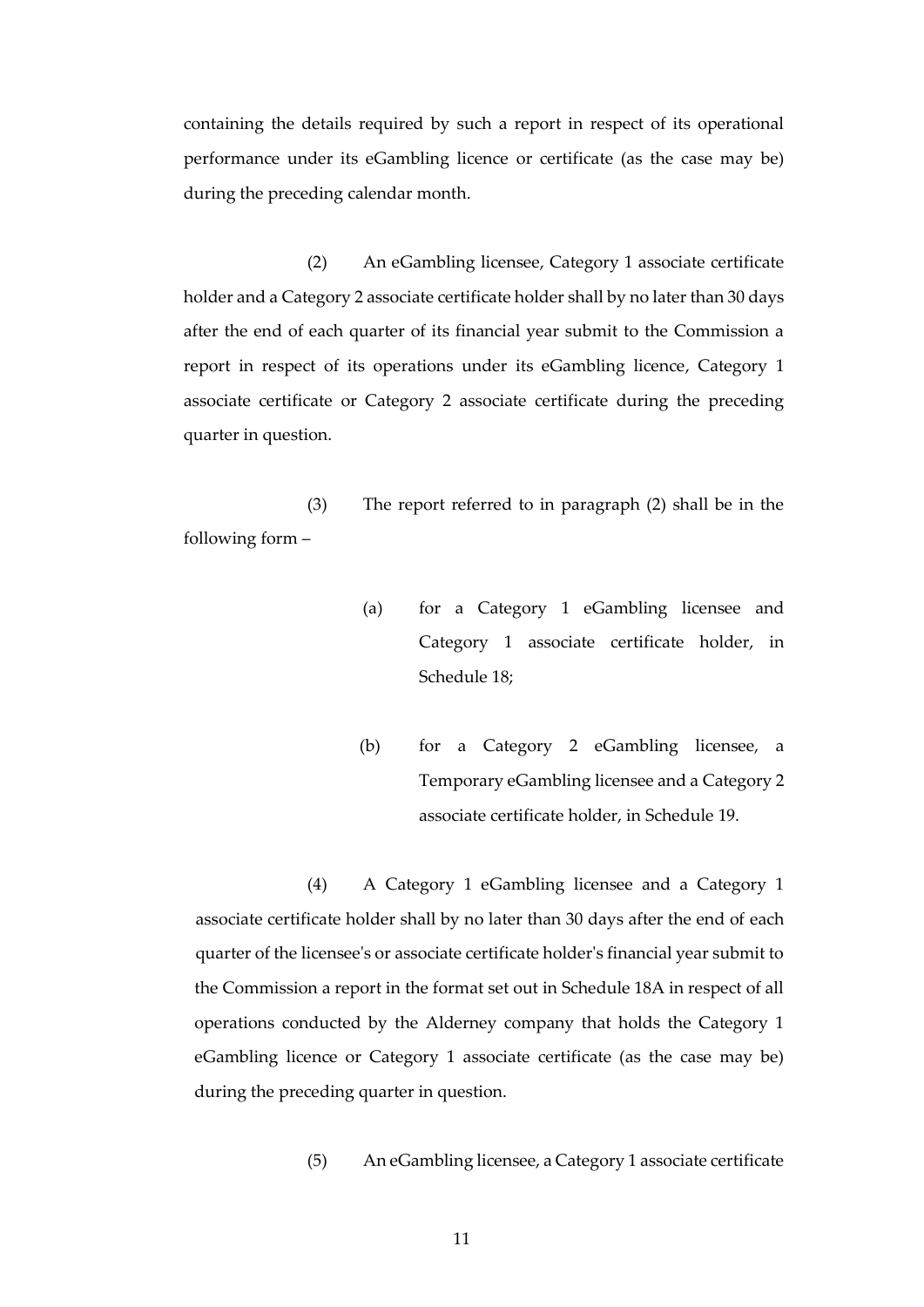holder and a Category 2 associate certificate holder shall by no later than the 20<sup>th</sup> day of each month submit to the Commission a report in the format set out in Schedule 19A in respect of the number of gambling business associates associated with the eGambling licensee, Category 1 associate certificate holder or Category 2 associate certificate holder (as the case may be) during the preceding calendar month.".

(22) In regulation 243, after paragraph (2) insert –

"(2A) A Category 1 associate certificate holder shall by no later than the 20th day of the month submit to the Commission a report in the format set out in Schedule 20 detailing its financial position during the preceding calendar month by reference to the ratios required of it in accordance with paragraph (1).".

(23) In the heading of regulation 245, for "eGambling licensee's and Category 2 associate certificate holder's", substitute "eGambling licensee's, Category 1 associate certificate holder's and Category 2 associate certificate holder's".

(24) In regulation 254, after paragraph  $(1)(a)$  insert –

"(ab) Category 1 associate certificate holder, ",

and for paragraph (4), substitute –

"(4) Where the Commission believes that the eGambling licensee or certificate holder receiving an investigation notice in accordance with paragraph (2) has an existing relationship with an eGambling licensee, Category 1 associate certificate holder, Category 2 associate certificate holder or an associate, the Commission shall give a copy of the notice to that eGambling licensee, associate certificate holder or, as the case may be, that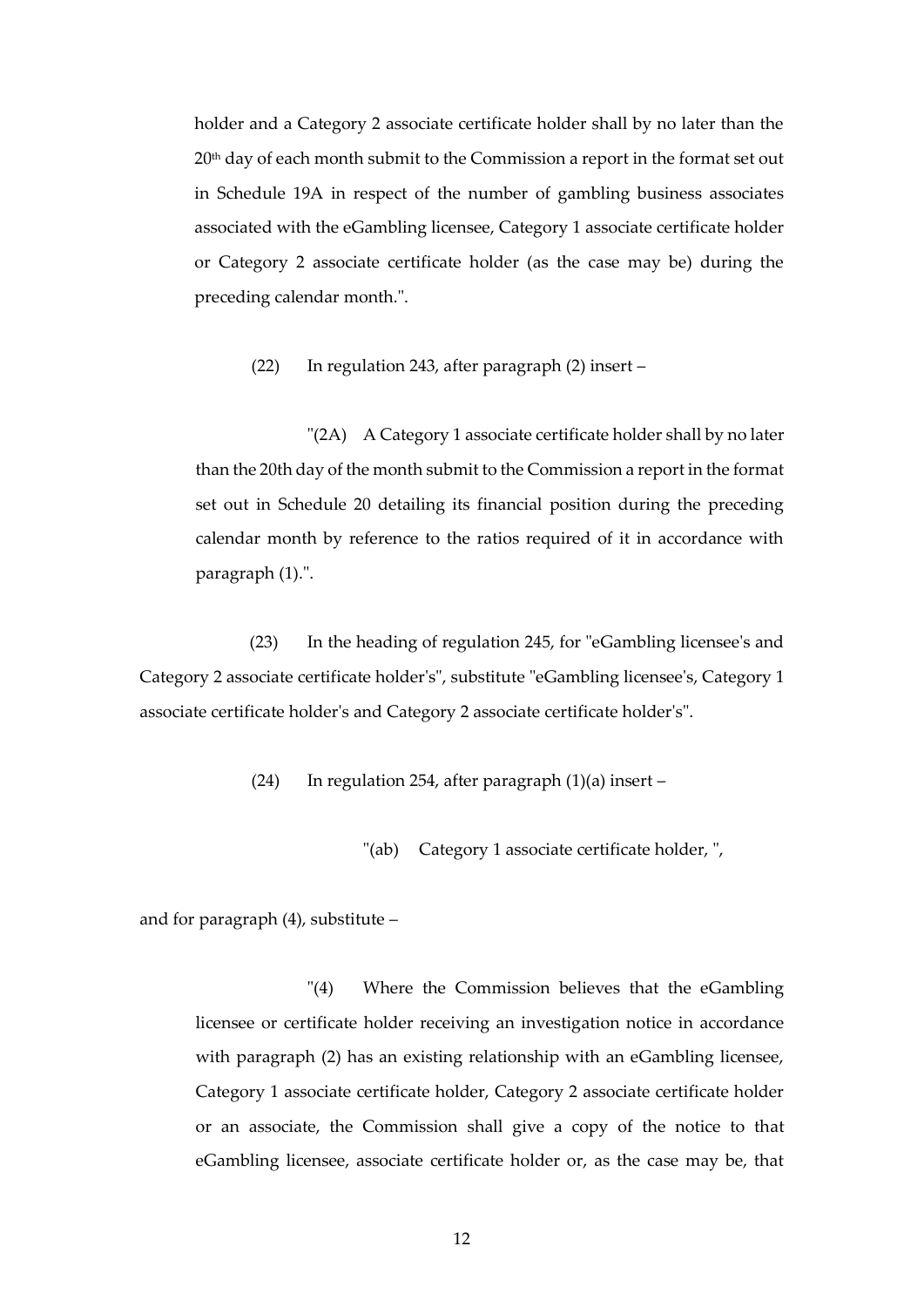associate, at the same time as it gives the notice to the licensee or certificate holder.".

(25) Regulation 262 is revoked.

(26) In regulation 265, in the definition of "online control system" for "eGambling licensees and Category 2 associate certificate holders" substitute "eGambling licensees, Category 1 associate certificate holders and Category 2 associate certificate holders".

$$
(27) \qquad \text{In} \; -
$$

- (a) Schedule 1, under "Core services associate certificate" insert "Category 1 associate certificate" and a tick box,
- (b) note h to Schedule 2, after "Core services associate certificate (publish on AGCC website)" insert "Category 1 associate certificate (publish on AGCC website)",
- (c) Schedule 4, after "regulations 58", insert "58A", for "Licence Number:" substitute "Certificate Number", and in note i, after "Core Services" insert ", Category 1",
- (d) Schedule 11, in paragraph 1.10 of Section 1, after "the Licensee", insert "or Category 1 associate certificate holder", and after paragraph 1.13 of Section 1, insert "1.14 Resident Representative",
- (e) Schedule 17 in the heading at the end add "AND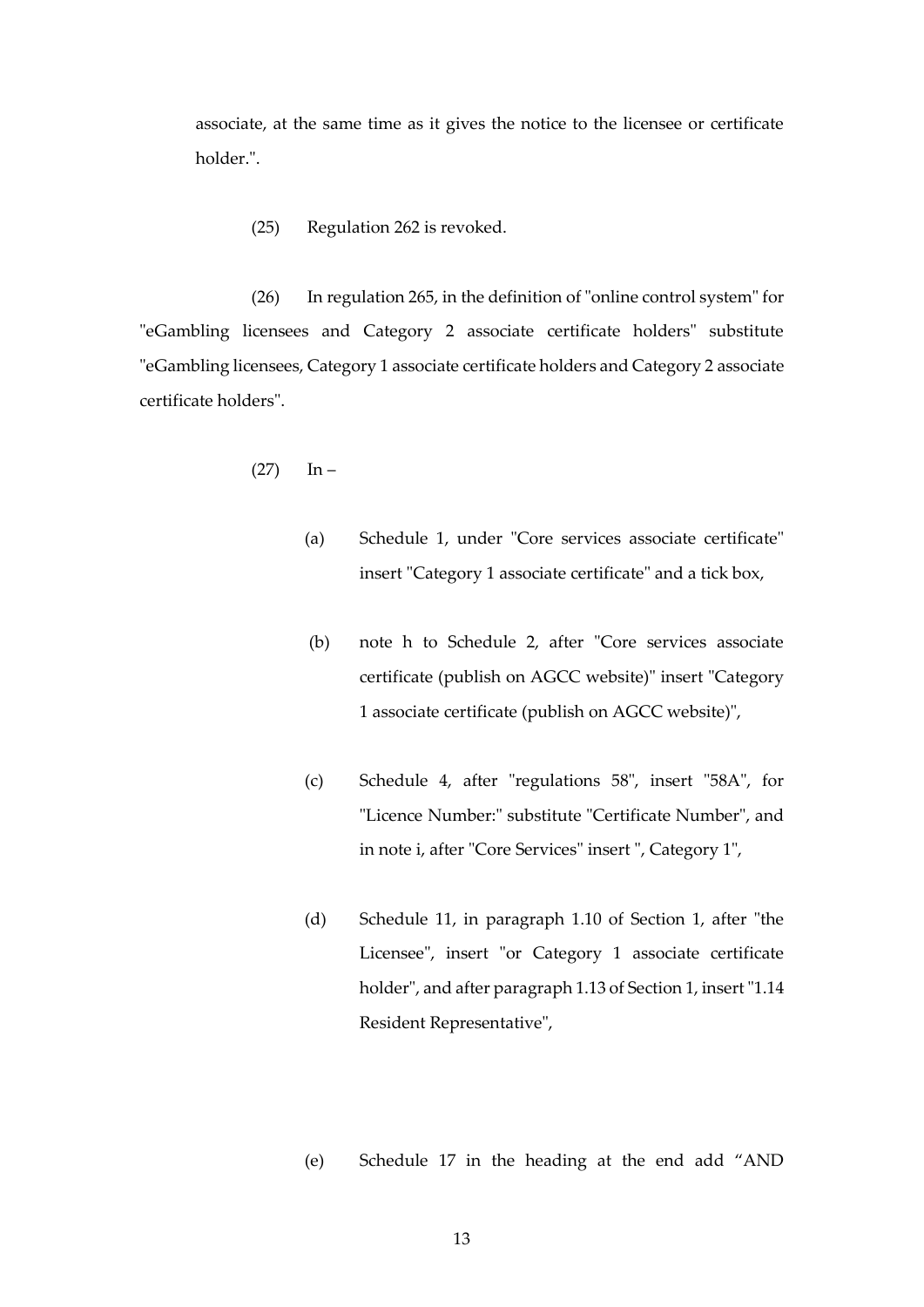#### CATEGORY 1 ASSOCIATE CERTIFICATE HOLDERS",

after "eGambling licensee's" add "and Category 1 associate certificate holder's", after "the licensee" add "and Category 1 associate certificate holder," after "eGambling licensee" add ", or Category 1 associate certificate holder", and after "licensed" add "or certified",

- (f) Schedule 18 in the heading at the end add "AND CATEGORY 1 ASSOCIATE CERTIFICATE HOLDER", after "Category 1 licensee's" insert "and Category 1 associate certificate holder's", and for "INSERT LICENSEE'S NAME" substitute "INSERT LICENSEE'S OR CATEGORY 1 ASSOCIATE CERTIFICATE HOLDER'S NAME", for "Licence fees" substitute "Licence or Certificate fees", and in paragraph 3 under the heading "CERTIFICATION", for "licensed entity" substitute "licensed or certified entity",
- (g) Schedule 19A in the heading after "EGAMBLING LICENSEES" insert ", CATEGORY 1 ASSOCIATE CERTIFICATE HOLDERS", after "format of an eGambling licensee" insert ", Category 1 associate certificate holder", in each place where it appears in the table under "INDEX [Calendar Month reporting period", for "the eGambling licensee or Category 2 associate certificate holder's" substitute " the eGambling licensee, Category 1 associate certificate holder or Category 2 associate certificate holder's", and in paragraph 3 under the heading "CERTIFICATION", for "licensed entity" substitute "licensed or certified entity",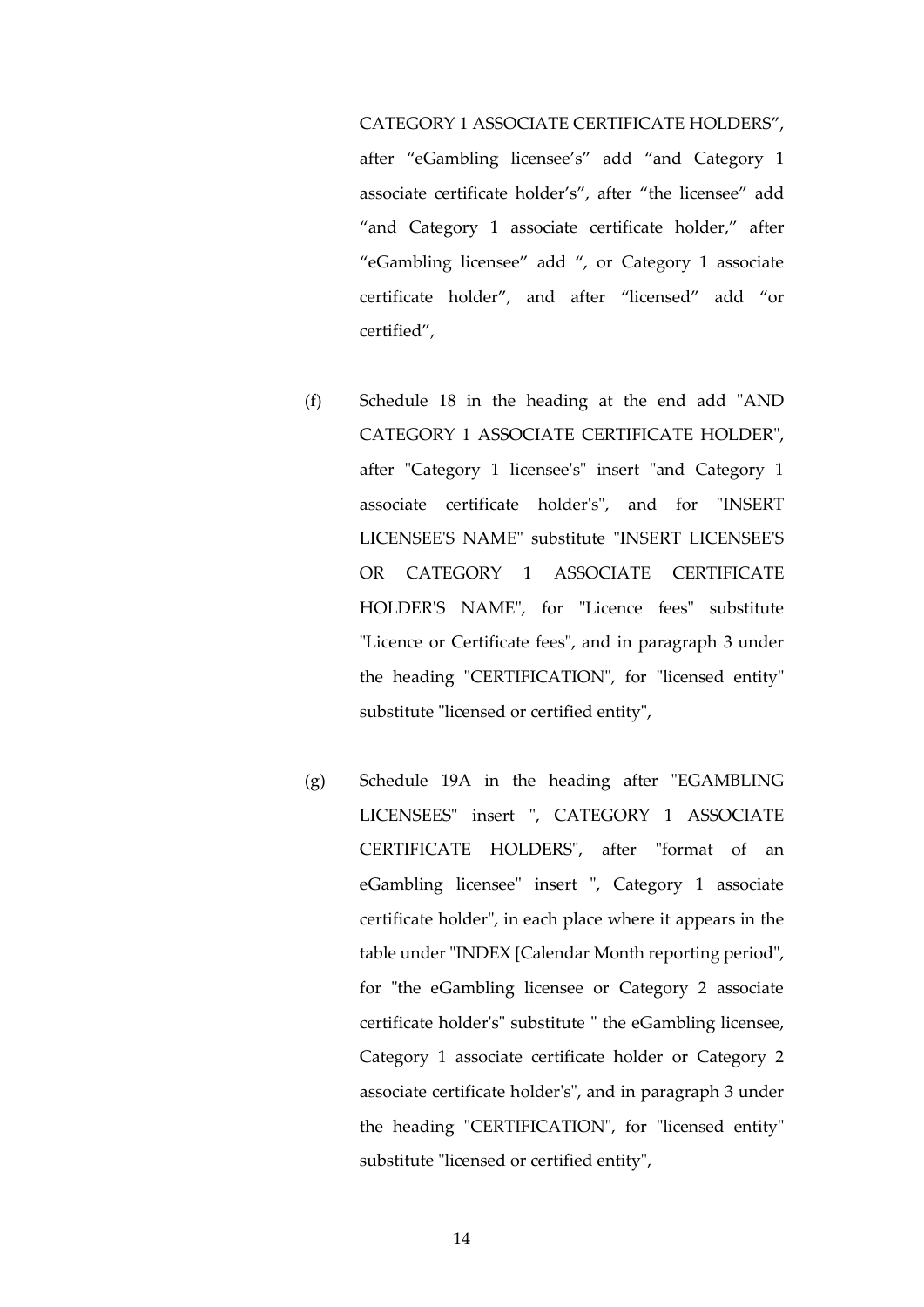- (h) Schedule 20 in the heading after "CATEGORY 1 eGAMBLING LICENSEE'S" insert "AND CATEGORY 1 ASSOCIATE CERTIFICATE HOLDER'S", after "Category 1 eGambling licensee's" insert "and a Category 1 associate certificate holder's", for *"(Category 1 licence)*" substitute *"(Category 1 licence and Category 1 Associate Certificate)*", after "INSERT LICENSEE'S" insert "OR ASSOCIATE CATEGORY 1 CERTIFICATE HOLDER'S", after "Licensees" insert "and "Category 1 associate certificate holders", and in paragraph 3 under the heading "CERTIFICATION", for "licensed entity" substitute "licensed or certified entity",
- (i) in the table in Schedule 21, for the row in respect of Item 6, substitute:

| л.<br>w |  |
|---------|--|
|         |  |

| 6а | 62 | Deposit on account of costs of $\mid$ £5,000   |  |
|----|----|------------------------------------------------|--|
|    |    | processing and investigation of                |  |
|    |    | core services associate<br>a                   |  |
|    |    | certificate                                    |  |
| 6b | 62 | Deposit on account of costs of $\vert$ £10,000 |  |
|    |    | processing and investigation of                |  |
|    |    | a Category 1 or Category 2                     |  |
|    |    | associate certificate                          |  |

", and

(j) in Schedule 22, in the heading after "CATEGORY 1 eGAMBLING LICENSEE'S" insert "AND CATEGORY 1 ASSOCIATE CERTIFICATE HOLDER'S", after "Category 1 eGambling licensee's" insert "and a Category 1 associate certificate holder's", for *"(Category 1 licence)*"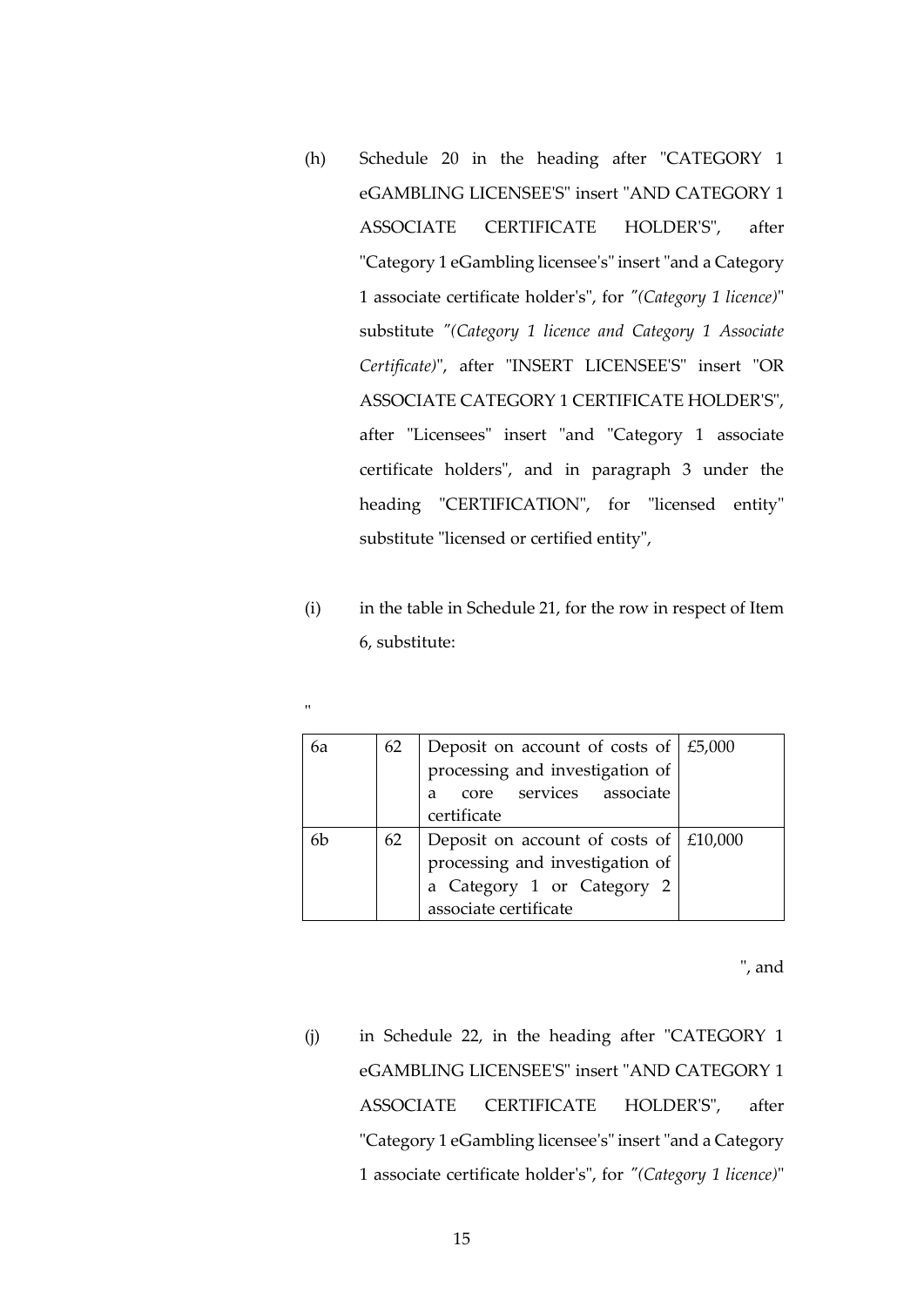substitute *"(Category 1 licence and Category 1 Associate Certificate)*", after "INSERT LICENSEE'S" insert "OR ASSOCIATE CATEGORY 1 CERTIFICATE HOLDER'S", and in paragraph 3 under the heading "CERTIFICATION", for "licensed entity" substitute "licensed or certified entity".

(28) The Schedule has effect.

#### **Interpretation.**

**2**. (1) In these Regulations, unless the context requires otherwise –

"**enactment**" includes a Law, an Ordinance and any subordinate legislation and includes any provision or portion of a Law, an Ordinance or any subordinate legislation, and

"**subordinate legislation**" means any regulation, rule, order, rule of court, resolution, scheme, byelaw or other instrument made under any statutory, customary or inherent power and having legislative effect, but does not include an Ordinance.

(2) The Interpretation (Guernsey) Law, 1948**<sup>b</sup>** applies to the interpretation of these Regulations.

(3) Any reference in these Regulations to an enactment is a reference thereto as from time to time amended, re-enacted (with or without modification), extended or applied.

\_\_\_\_\_\_\_\_\_\_\_\_\_\_\_\_\_\_\_\_\_\_\_\_\_\_\_\_\_\_\_\_\_\_\_\_\_\_\_\_\_\_\_\_\_\_\_\_\_\_\_\_\_\_\_\_\_\_\_\_\_\_\_\_\_\_\_\_\_

**<sup>b</sup>** Ordres en Conseil Vol. XIII, p. 355.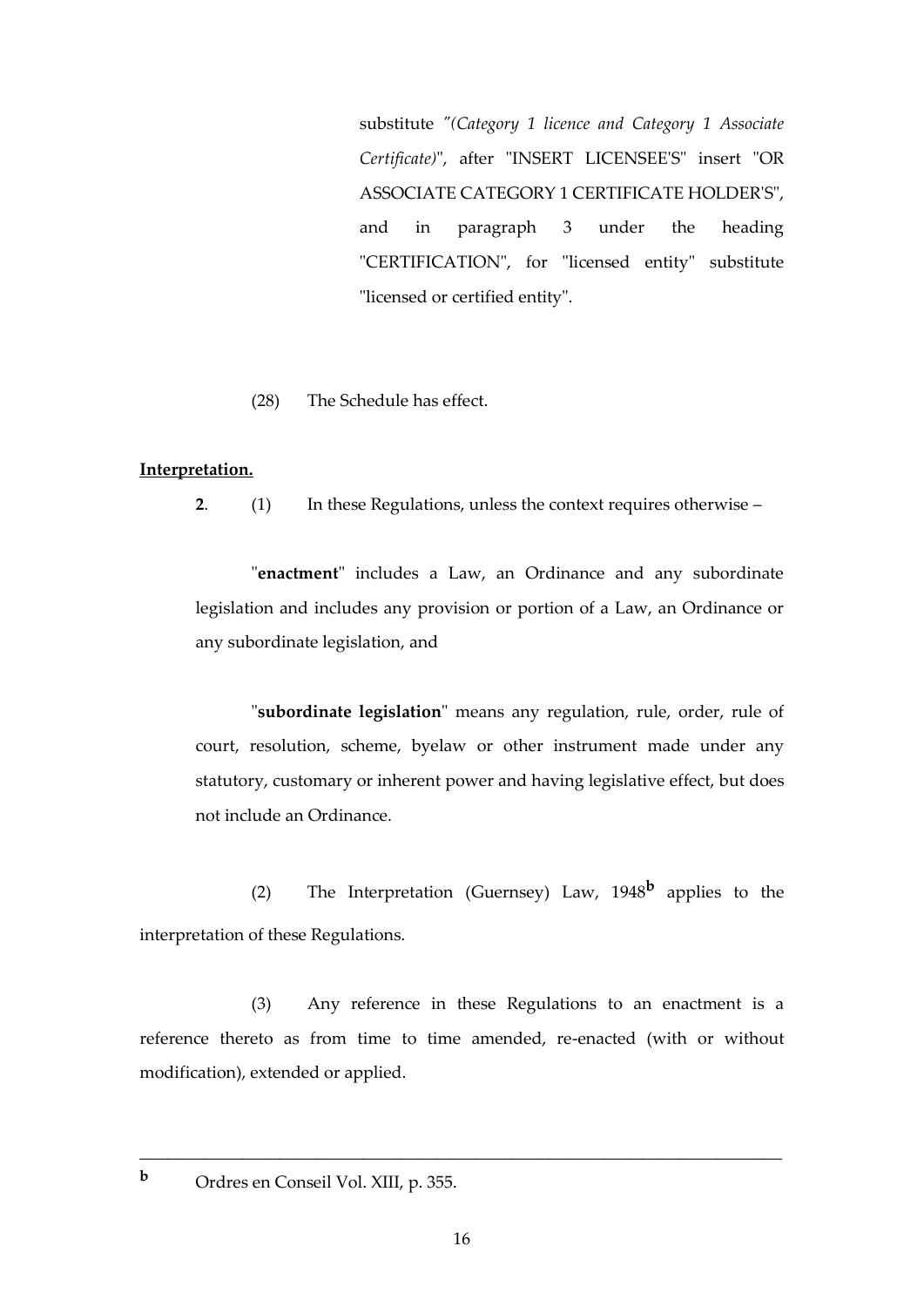# **Citation and commencement.**

**3.** These Regulations may be cited as the Alderney eGambling (Amendment) Regulations, 2018 and shall come into force on the 11<sup>th</sup> January, 2018.

Dated this 11th day of January, 2018

# DR. ISABEL PICORNELL

Member of the Alderney Gambling Control Commission For and on behalf of the Commission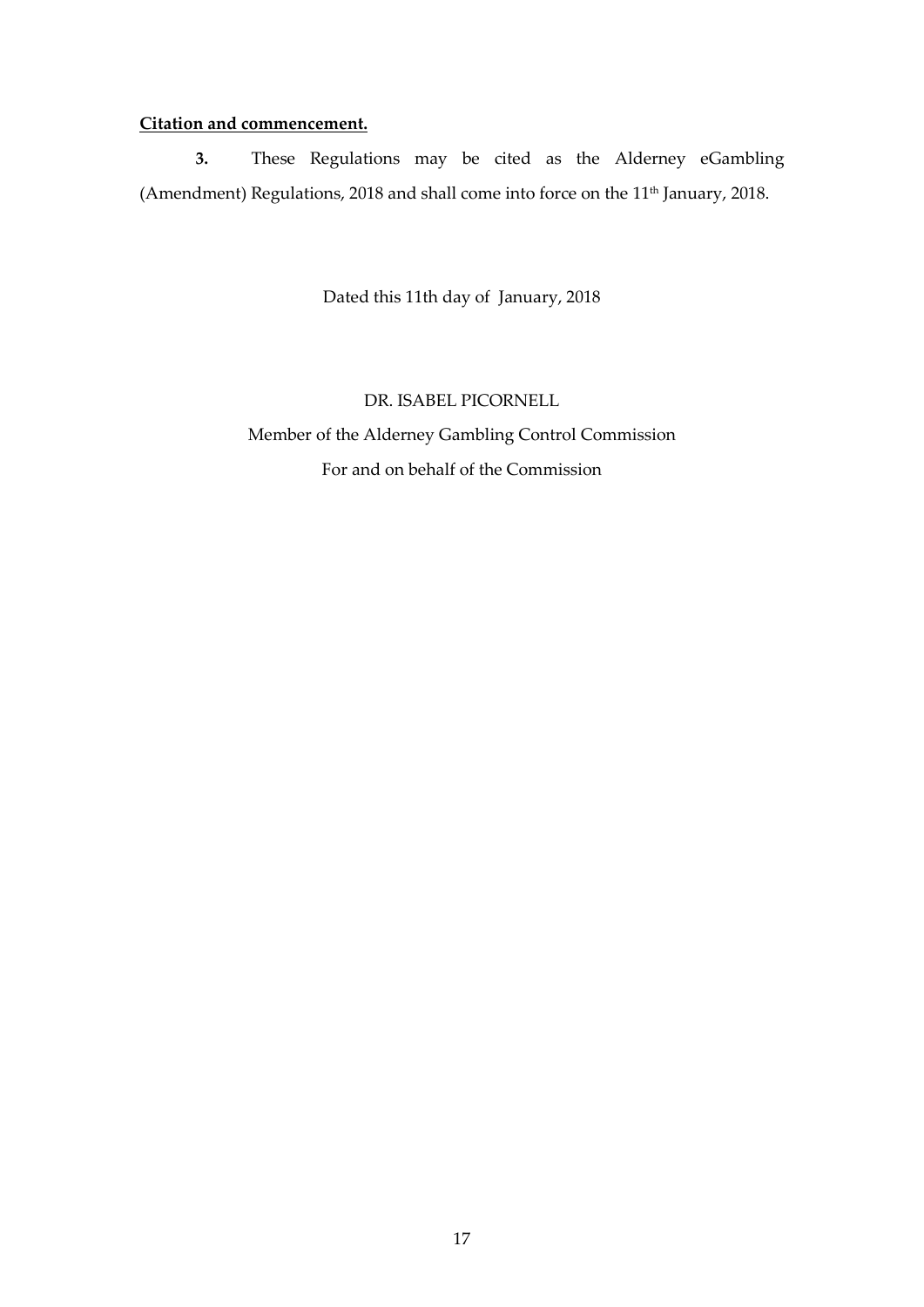#### **SCHEDULE**

Regulation 1(28)

# GROUPED AMENDMENTS TO THE ALDERNEY eGAMBLING REGULATIONS, 2009 IN CONNECTION WITH THE INTRODUCTION OF CATEGORY 1 ASSOCIATE CERTIFICATES

1. The Alderney eGambling Regulations, 2009 are amended as follows.

2. In the Regulations and other provisions listed below, for "eGambling licensee or a Category 2 associate certificate holder" substitute "eGambling licensee, Category 1 associate certificate holder or a Category 2 associate certificate holder":

57(1) (c)  $97(1)(a)$ 101(1)(b)  $102(1)(d)$ 115(a) and (b) 122(d) 124(3) 127(3) 128(1) and (4) 130(3)  $134(1)(a)$ 135(b) 136(1)  $142(1)(c)$ 156(2) 159(5) 164(3) 170(3)  $174(1)(a)$  $175(1)(a)$ 188(1) 189(1) 254 (1)(d), (e)

The definition of "business risk assessment" in regulation 265 (Interpretation) In Schedule 16, paragraphs  $11(1)$ ,  $(1)(a)$ , and  $(2)$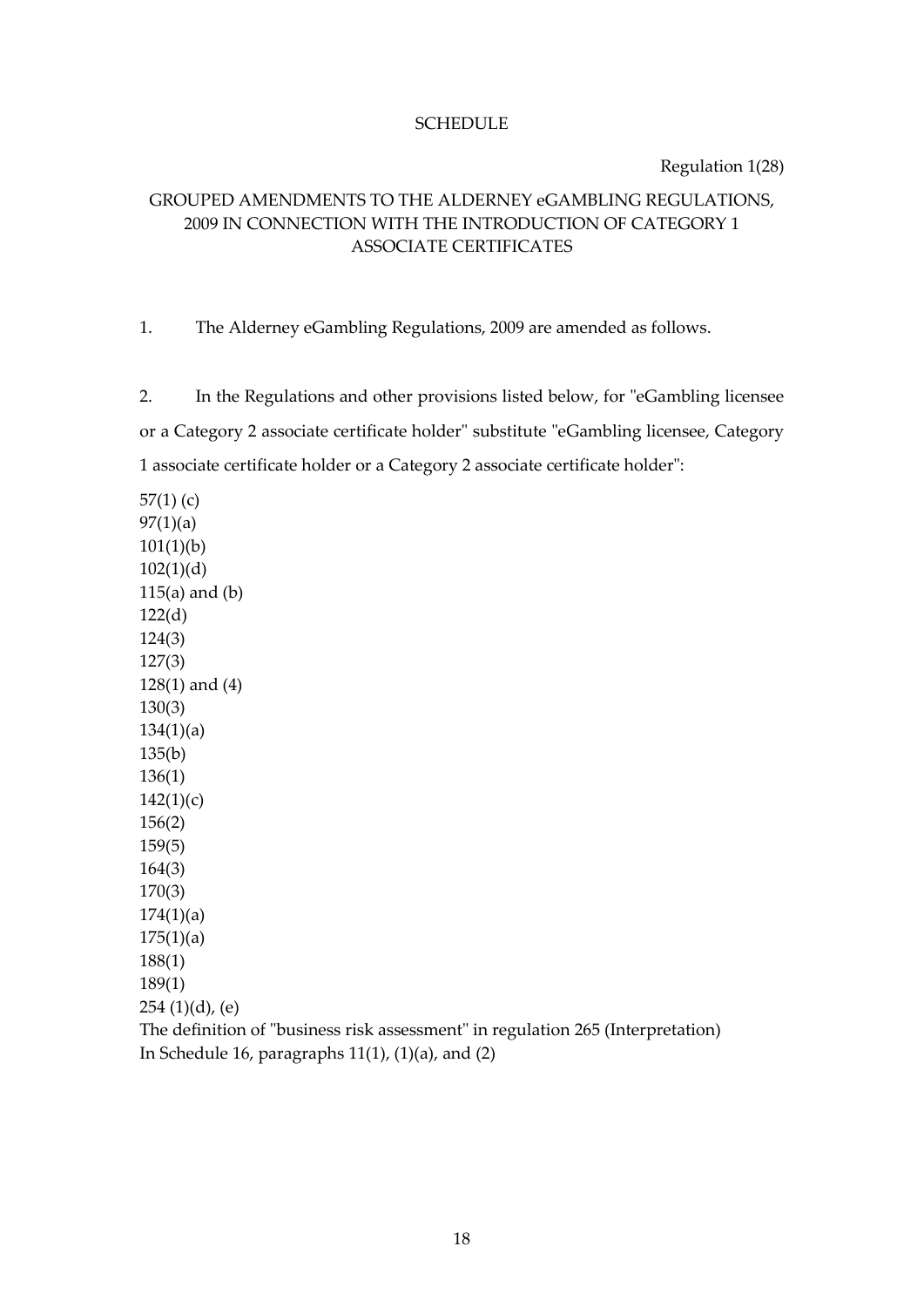3. In the Regulations listed below, for "eGambling licensee or the Category 2 associate certificate holder" substitute "eGambling licensee, the Category 1 associate certificate holder or the Category 2 associate certificate holder":

102(1)(d) 136(3)

4. In the Regulations listed below, for "eGambling licensee's or a Category 2 associate certificate holder's" substitute "eGambling licensee's, Category 1 associate certificate holder's or a Category 2 associate certificate holder's":

136(2)(b)  $167(1)(d)$ 

5. In the Regulations and other provisions listed below, for "eGambling licensee or Category 2 associate certificate holder" (or, in the case of regulation 168(2), "eGambling licensee, or Category 2 associate certificate holder") substitute "eGambling licensee, Category 1 associate certificate holder or Category 2 associate certificate holder":

57(1)  $57(1)(a)$ 57(2)(a)(i) and (ii) 58(a) 124(3) 128(3) and (4) 137(2) and (5) 139(a) 150(2)  $150(2)(a)$  and  $(b)$ 156(2) 157(2) and (5) 159(5) 160(1)  $162(1)(c)$ 164(4) 167(3) 168(2), (4), (5) 176(1), (2), (3) and (5) 177 178 179(1), (2)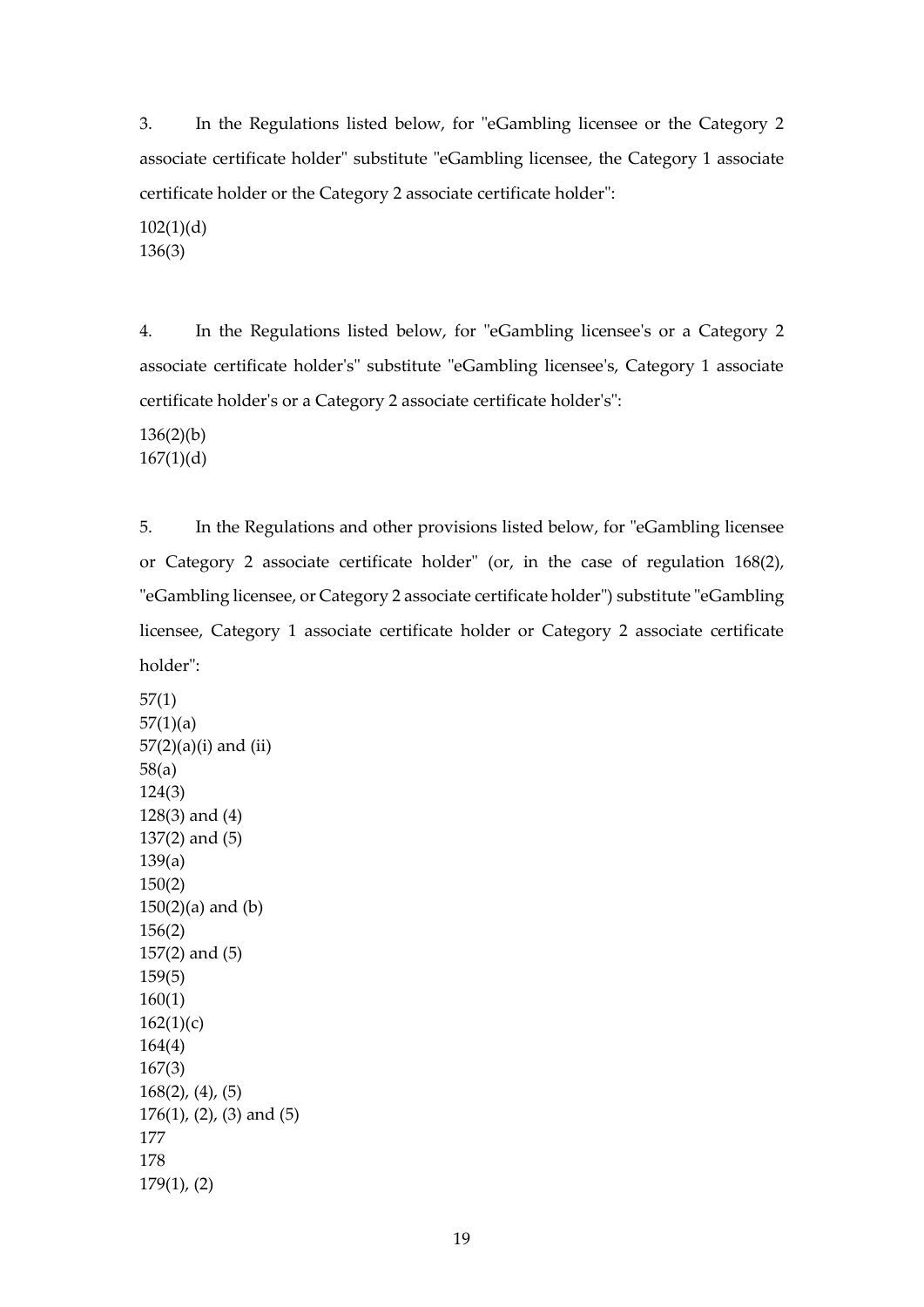```
180
182(1)
183
184 (1),(2),(4), (5)(b), (6) (7)185 (1)(a), (2)(b) and (4)
186(1), (2)(b)
187
188(1) 
189(1) and (2)
190(1) and (4) 
191(1) and (2)192 (1)(a), 1(b), 1(c) and (2)
193
194
196(1)
197(1)(a), (2)(b), (4)198(1), (2)(b)
199
200(2), (3)
201(1), 1(a), (3)
202(1),(2),(3),(5),(7)203(1)
204(1)
205 and (b)(i)
206
207(1)
208(1), (2), (4), (5)(b), (6), and (7)
209 (1), (1)(a), (2)(b), (4)
211
212 (1) and (3)(a)
213(1) and (4)
214 (1), (2)(a) and 2(b)
215
216(1)
219, 219(a)(i),(ii), (b)
244(2), (3)
245
246(2) and (4)
247
248(1), (4)
250
254(1)(c), (e)
260(1)
The definition of "employee" in regulation 265 (Interpretation)
The definition of "relevant employee" in regulation 265 (Interpretation) (in both 
places the phrase appears)
Schedules 12, 13 and 14
```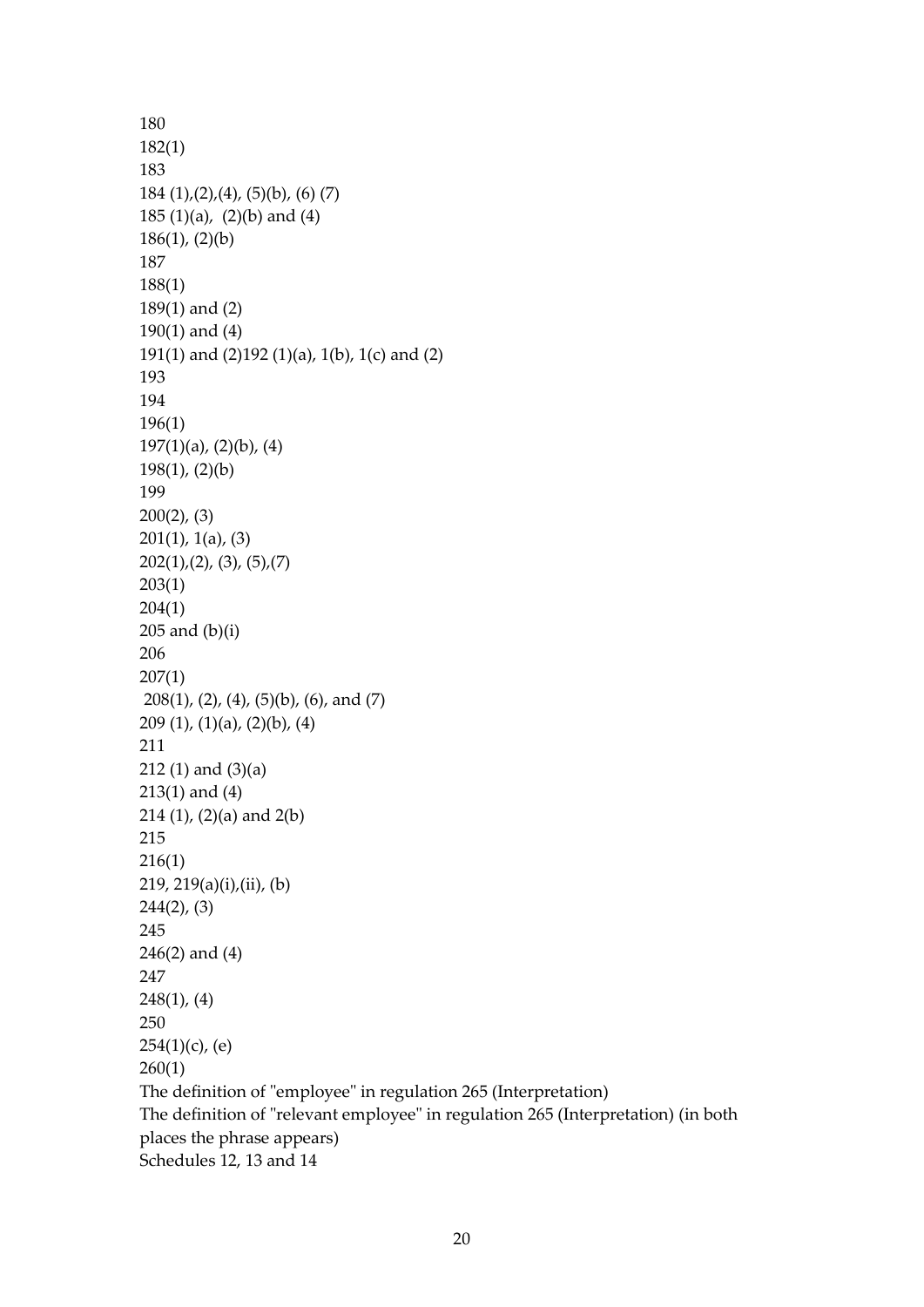In Schedule 16, paragraphs 9A(1), (1)(e),1(f), the definition of "transaction document" in paragraph 10,  $11(1)(c)$ 

6. In the Regulations and other provisions listed below, for "eGambling licensee's or Category 2 associate certificate holder's" substitute "eGambling licensee's, Category 1 associate certificate holder's or Category 2 associate certificate holder's":

 $127(1)(d)$ 175(3) 180 184 (6) 185(1), (2) 186(1),(2) 190(3) 192(1), 197(1), (2) 198(1),(2) 209 (2) 210(2), (3) 213(3) 244 (3) 247 Paragraph (a) of the definition of "relevant employee" in regulation 265 (Interpretation) Schedule 7 Schedule 12

7. In the Regulations listed below, for "eGambling licensee and a Category 2 associate certificate holder" substitute "eGambling licensee, Category 1 associate certificate holder and a Category 2 associate certificate holder":

200(2) 241 244(1) 245 246(1)

8. In the Regulations and other provisions listed below, for the words "Category 1 eGambling licensee" (or, in the case of regulation  $175(2)(g)$  and  $(3)(g)$  and  $(h)$ , and paragraph 9A(1)(e)(ii) and the definition of "transaction document" in paragraph 10 of Schedule 16, "Category 1 eGambling licensee only", or in the case of regulation 230A(5), "the licensee"), substitute "Category 1 eGambling licensee or Category 1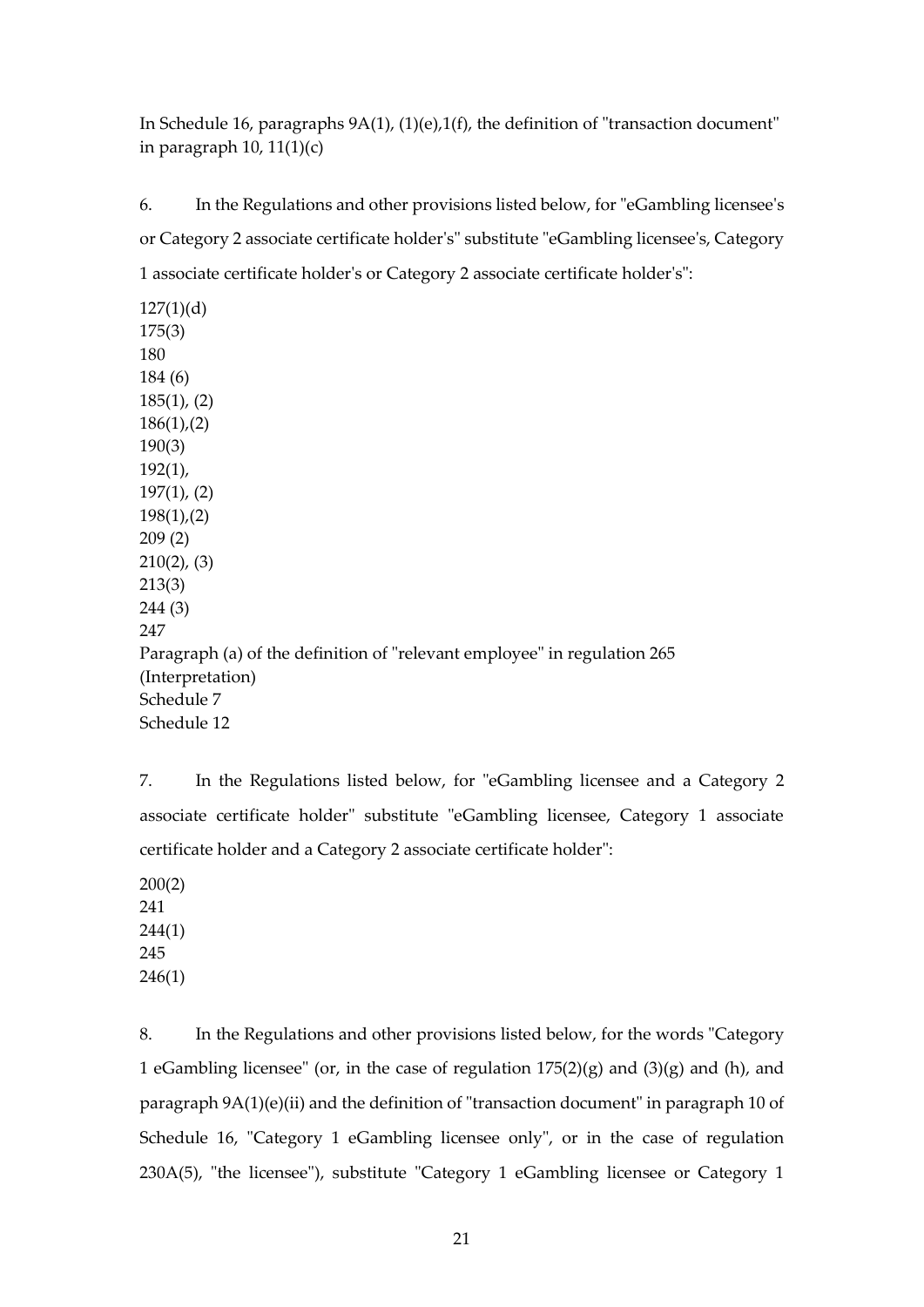associate certificate holder" (or, in the case of regulation 238(3), "the licensee or Category 1 associate certificate holder"):

```
6(m)
59(1)
175(2)(g), (3)(g) and (3)(h)227(2)
228(1) and (2)
229
230(1), (1a), (1b)
230 (2)
230A(1), 2(a), (3), (4), (4)(a) and (4)(b), (5)231(1), (2), 2(a), (c), (3), (3)(b), and the heading of regulation 231
232 (1), (2), (3), (4)
234, 234(a), 234(b)
235
236(1), (2), (3)
237(1), (4), (5), (6), (7), (8)(a) and (b), (9)
238 (1), (3), (4)(a) and (b), (5)
239(1)(a), (c), (2)(c)
240(1)(b), (c), (2)(b), (3)(a), (b), (4)
243(1)
The definition of "customer relationship" in regulation 265 (Interpretation)
In Schedule 16, paragraphs 2, 3(1), 3(1)(d), 3(2), 3(3), 5, 5A(b), 6(1), 6(2), 6(4), 7(1), 
7(2), 8(1), 8(2), 9(1), 9A(e)(ii), and the definition of "customer due diligence measures" 
and "transaction document" in paragraph 10
```
9. In the Regulations and other provisions listed below, for the words "Category

1 eGambling licensee's" substitute "Category 1 eGambling licensee's or Category 1

associate certificate holder's":

```
227(1),(2),(2)(a), (3), (4), (5), (5)(c)
229
230(1)(b)230A(2)(a), (4)(b)231(2)(b), (3)
234
238(2)
The definition of "annualised net gaming yield" in regulation 265 (Interpretation)
In Schedule 16, paragraphs 4(b), 4(c), 5A, 6(1)(c)
```